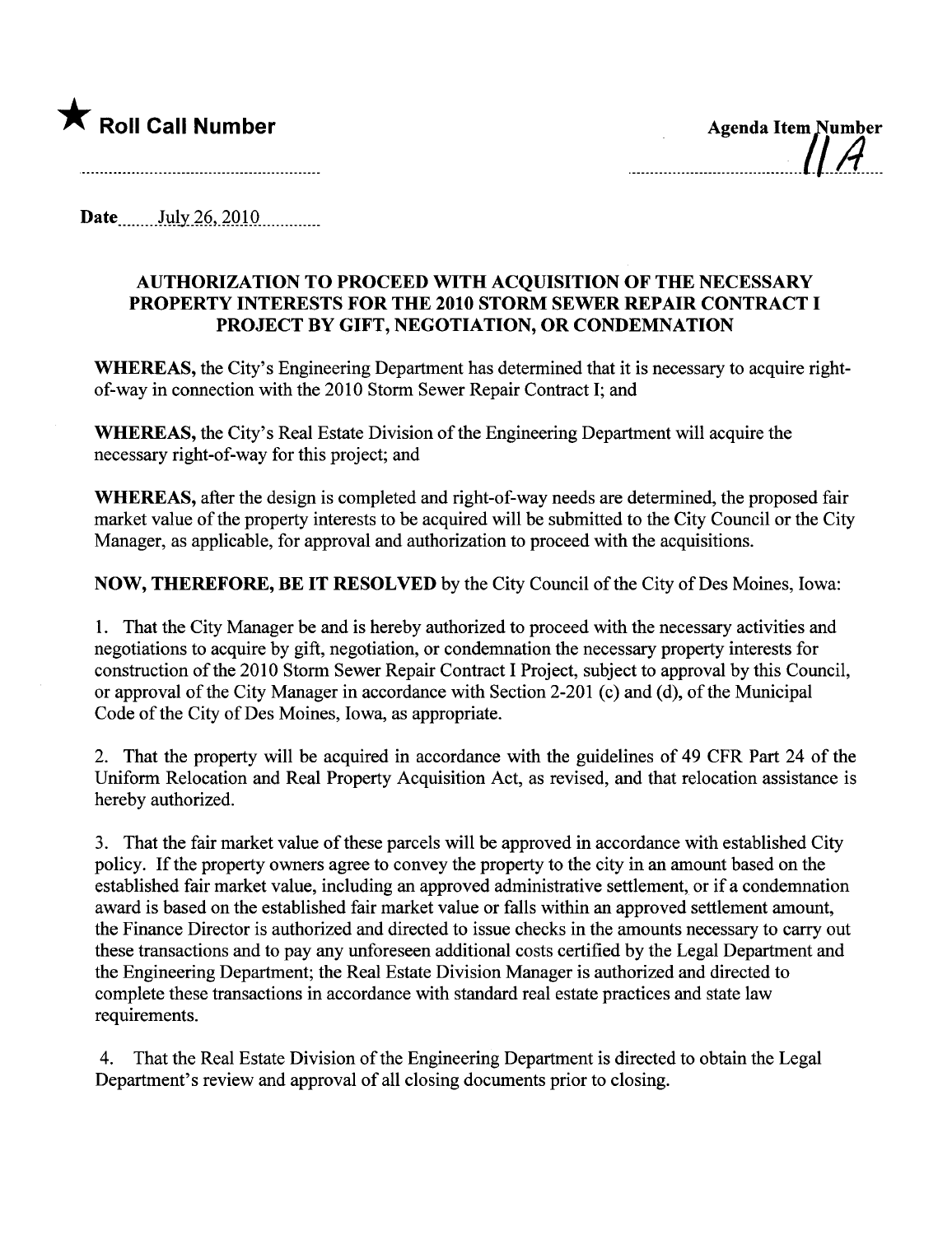

|  | <b>Agenda Item Number</b><br>$H$ H |
|--|------------------------------------|
|  |                                    |

Date July 26, 2010

5. That the City Clerk is hereby authorized and directed to endorse upon the real estate documents listed above the approval and acceptance of this Council, the Mayor is authorized and directed to sign all necessary real estate documents, and the City Clerk is further authorized and directed to deliver the aforementioned documents to the Real Estate Division Manager, who shall proceed to closing in accordance with standard real estate practices.

6. That the Real Estate Division Manager is hereby authorized and directed to execute Maintain Vacancy Agreements and Rental Agreements, if necessary.

(Council Communication No. 10- $\frac{\text{H}}{\text{H}}$ 

Moved by to adopt.

PROVED AS TO FORM:  $^{\prime}$ han $\ell$ 

Glenna K. Frank Assistant City Attorney

| <b>COUNCIL ACTION</b> | <b>YEAS</b> | <b>NAYS</b> | <b>PASS</b> | <b>ABSENT</b>                                  | <b>CERTIFICATE</b>                                                                                                                                    |  |  |
|-----------------------|-------------|-------------|-------------|------------------------------------------------|-------------------------------------------------------------------------------------------------------------------------------------------------------|--|--|
| <b>COWNIE</b>         |             |             |             |                                                |                                                                                                                                                       |  |  |
| <b>COLEMAN</b>        |             |             |             |                                                | I, DIANE RAUH, City Clerk of said City hereby<br>certify that at a meeting of the City Council of<br>said City of Des Moines, held on the above date, |  |  |
| <b>GRIESS</b>         |             |             |             |                                                |                                                                                                                                                       |  |  |
| <b>HENSLEY</b>        |             |             |             | among other proceedings the above was adopted. |                                                                                                                                                       |  |  |
| <b>MAHAFFEY</b>       |             |             |             |                                                |                                                                                                                                                       |  |  |
| <b>MEYER</b>          |             |             |             |                                                | IN WITNESS WHEREOF, I have hereunto set my                                                                                                            |  |  |
| <b>MOORE</b>          |             |             |             |                                                | hand and affixed my seal the day and year first<br>above written.                                                                                     |  |  |
| <b>TOTAL</b>          |             |             |             |                                                |                                                                                                                                                       |  |  |
| <b>MOTION CARRIED</b> |             |             |             | <b>APPROVED</b>                                |                                                                                                                                                       |  |  |
|                       |             |             |             | Mayor                                          | City C                                                                                                                                                |  |  |